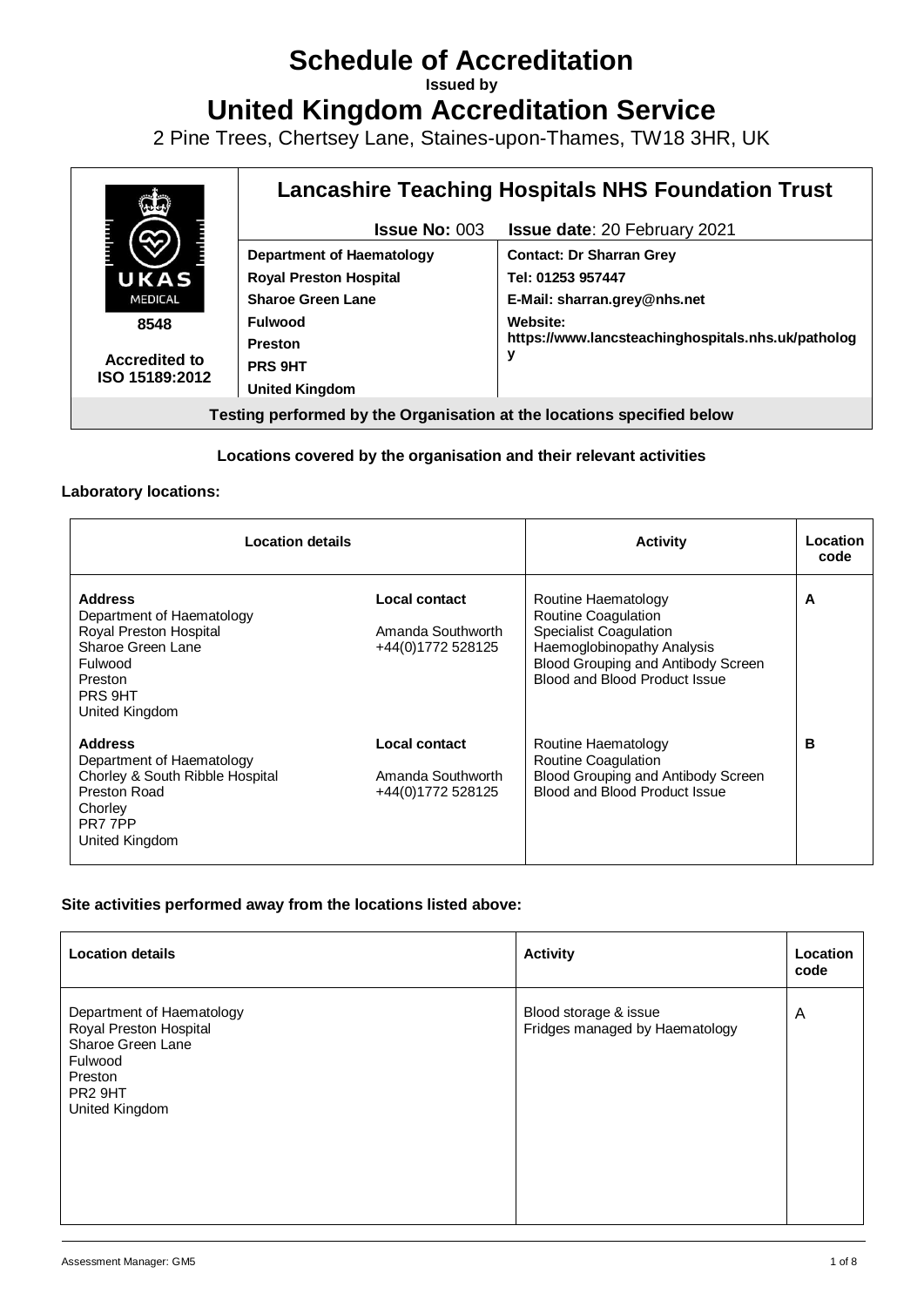|                                                              | <b>Schedule of Accreditation</b><br>issued by<br><b>United Kingdom Accreditation Service</b><br>2 Pine Trees, Chertsey Lane, Staines-upon-Thames, TW18 3HR, UK |                                                         |                  |
|--------------------------------------------------------------|----------------------------------------------------------------------------------------------------------------------------------------------------------------|---------------------------------------------------------|------------------|
| UKAS<br><b>MEDICAL</b>                                       | <b>Lancashire Teaching Hospitals NHS Foundation Trust</b>                                                                                                      |                                                         |                  |
| 8548<br>Accredited to<br>ISO 15189:2012                      | <b>Issue No: 003</b><br><b>Issue date: 20 February 2021</b>                                                                                                    |                                                         |                  |
|                                                              | Testing performed by the Organisation at the locations specified                                                                                               |                                                         |                  |
|                                                              |                                                                                                                                                                |                                                         |                  |
| <b>Location details</b>                                      |                                                                                                                                                                | <b>Activity</b>                                         | Location<br>code |
| Department of Haematology<br>Chorley & South Ribble Hospital |                                                                                                                                                                | Blood storage & issue<br>Fridges managed by Haematology | в                |

Chorley & South Ribble Hospital Preston Road **Chorley** PR7 7PP United Kingdom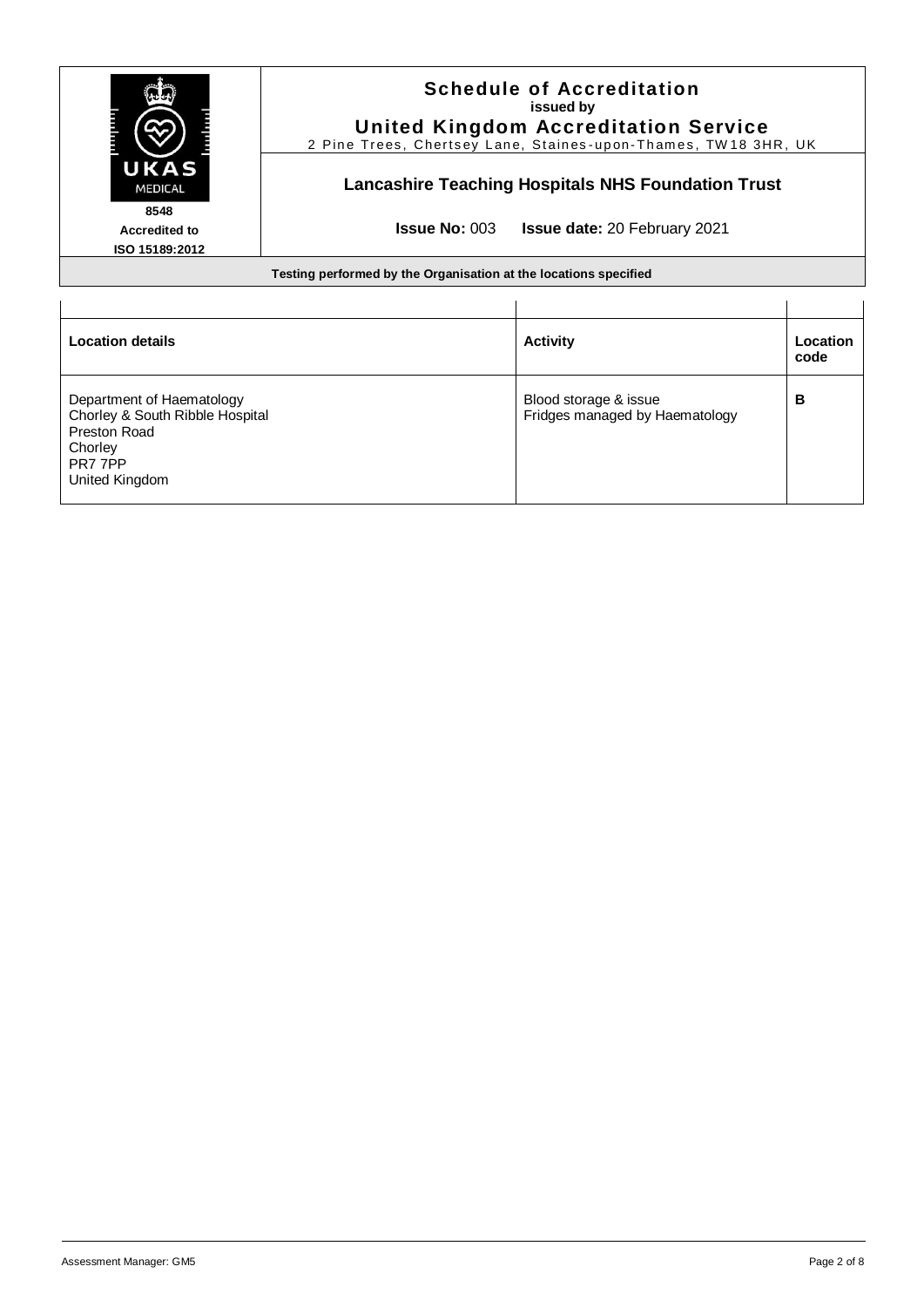| UKAS<br><b>MEDICAL</b>                         | <b>Schedule of Accreditation</b><br>issued by<br><b>United Kingdom Accreditation Service</b><br>2 Pine Trees, Chertsey Lane, Staines-upon-Thames, TW18 3HR, UK |
|------------------------------------------------|----------------------------------------------------------------------------------------------------------------------------------------------------------------|
|                                                | <b>Lancashire Teaching Hospitals NHS Foundation Trust</b>                                                                                                      |
| 8548<br><b>Accredited to</b><br>ISO 15189:2012 | <b>Issue No: <math>003</math></b><br><b>Issue date: 20 February 2021</b>                                                                                       |
|                                                | Testing performed by the Organisation at the locations specified                                                                                               |

# DETAIL OF ACCREDITATION

| Materials/Products tested | Type of Test/Properties<br>measured/Range of measurement                                                                                                                                                                                                                                                                                                                                                                      | Standard specifications/<br>Equipment/Techniques used                                                                                                  | Location<br>Code |
|---------------------------|-------------------------------------------------------------------------------------------------------------------------------------------------------------------------------------------------------------------------------------------------------------------------------------------------------------------------------------------------------------------------------------------------------------------------------|--------------------------------------------------------------------------------------------------------------------------------------------------------|------------------|
| <b>HUMAN BODY FLUIDS</b>  | Haematological Examinations for the<br>purpose of Clinical Diagnosis                                                                                                                                                                                                                                                                                                                                                          | Procedures documented in<br>manufacturer's equipment<br>manuals in conjunction with<br>documented in- house<br>procedures by the following<br>methods: |                  |
| <b>Blood</b>              | Haematology examination activities<br>for the purposes of clinical diagnosis<br>using Full Blood Count Analysis<br>(FBC) of the Following Parameters:                                                                                                                                                                                                                                                                         | Sysmex XN9000 analyser by<br>impedance spectrophotometry<br>and fluorescent flow cytometry.<br>Procedure SHA-228                                       | A&B              |
|                           | White Blood Cell (WBC) Count<br>Red Blood Cell (RBC) Count<br>Haemoglobin (Hb)<br>Haematocrit (Hct)<br>Mean Cell Volume (MCV)<br>Mean Cell Haemoglobin (MCH)<br>Mean Cell Haemoglobin<br>Concentration (MCHC)<br><b>Red Cell Distribution Width</b><br>(RDWCV)<br><b>Platelets</b><br>Neutrophils<br>Lymphocytes<br>Monocytes<br>Eosinophils<br><b>Basophils</b><br>Reticulocytes<br>Nucleated red blood cell (NRBC)<br>count |                                                                                                                                                        |                  |
| <b>Blood</b>              | <b>Erythrocyte Sedimentation Rate</b><br>(ESR)                                                                                                                                                                                                                                                                                                                                                                                | Interrliner<br>Visual detection of<br>sedimentation interface by<br>automated photometric<br>detection<br>Procedure SHA-34 (automated)                 | Α                |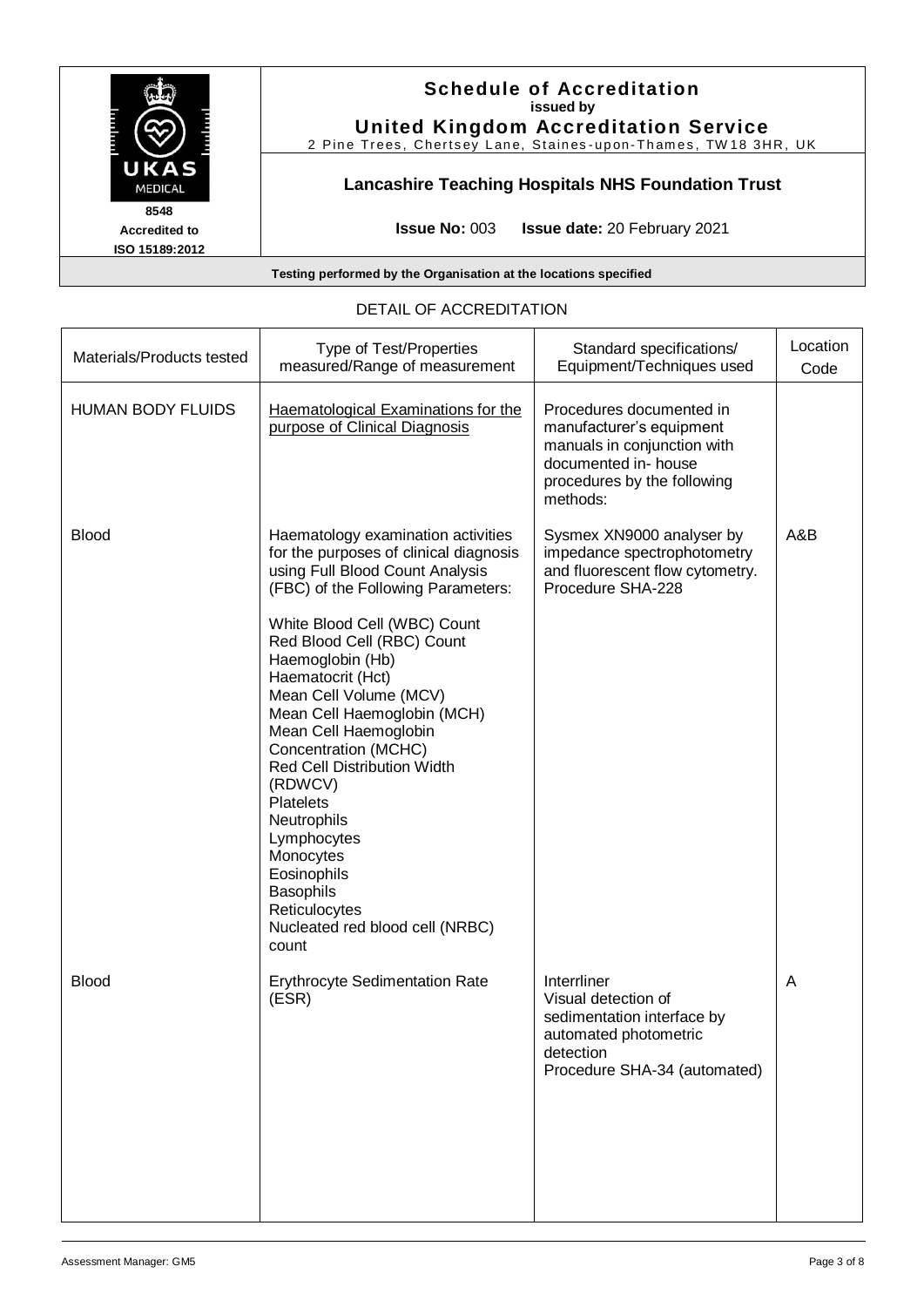|                                                | <b>Schedule of Accreditation</b><br>issued by<br><b>United Kingdom Accreditation Service</b><br>2 Pine Trees, Chertsey Lane, Staines-upon-Thames, TW18 3HR, UK |
|------------------------------------------------|----------------------------------------------------------------------------------------------------------------------------------------------------------------|
| UKAS<br><b>MEDICAL</b>                         | <b>Lancashire Teaching Hospitals NHS Foundation Trust</b>                                                                                                      |
| 8548<br><b>Accredited to</b><br>ISO 15189:2012 | <b>Issue No: 003</b><br><b>Issue date: 20 February 2021</b>                                                                                                    |
|                                                | Testing performed by the Organisation at the locations specified                                                                                               |

| Materials/Products tested | Type of Test/Properties<br>measured/Range of measurement                                               | Standard specifications/<br>Equipment/Techniques used                                                                                                  | Location<br>Code |
|---------------------------|--------------------------------------------------------------------------------------------------------|--------------------------------------------------------------------------------------------------------------------------------------------------------|------------------|
| <b>HUMAN BODY FLUIDS</b>  | Haematological Examinations for the<br>purpose of Clinical Diagnosis (cont'd)                          | Procedures documented in<br>manufacturer's equipment<br>manuals in conjunction with<br>documented in- house<br>procedures by the following<br>methods: |                  |
| <b>Bone Marrow</b>        | Demonstration of ferritin deposits                                                                     | Perl's Prussian Blue staining -<br>Examined by microscopy.<br>Perl's Stain Kit (Atom Scientific)<br>Procedure SHA-54                                   | A                |
| <b>Blood</b>              | Microscopical identification of normal<br>and abnormal morphologies                                    | Blood Film Preparation and<br>Staining by:                                                                                                             |                  |
|                           | including microscopical WBC<br>differential count                                                      | Sysmex SP-10<br>Procedure SHA-55 (automated)<br>Staining procedures using,<br>Giemsa and May-Grunwald<br>stains                                        | A,B              |
|                           |                                                                                                        | <b>RAL Stainer</b><br>Procedure SHA-55 (manual)<br>Staining procedures using<br>Giemsa and May-Grunwald<br>stains                                      | A,B              |
|                           |                                                                                                        | <b>Blood Film Reporting</b><br>Procedure SHA-111                                                                                                       | A                |
| <b>Blood</b>              | Detection of malarial parasites spp<br>P. falciparum, P. vivax, P. malariae,<br>P. ovale & P. Knowlesi | Apacor CareStart kit<br>Procedures SHA-89 and film<br>review using Fields stains A&B<br><b>SHA-56</b>                                                  | A                |
|                           |                                                                                                        |                                                                                                                                                        |                  |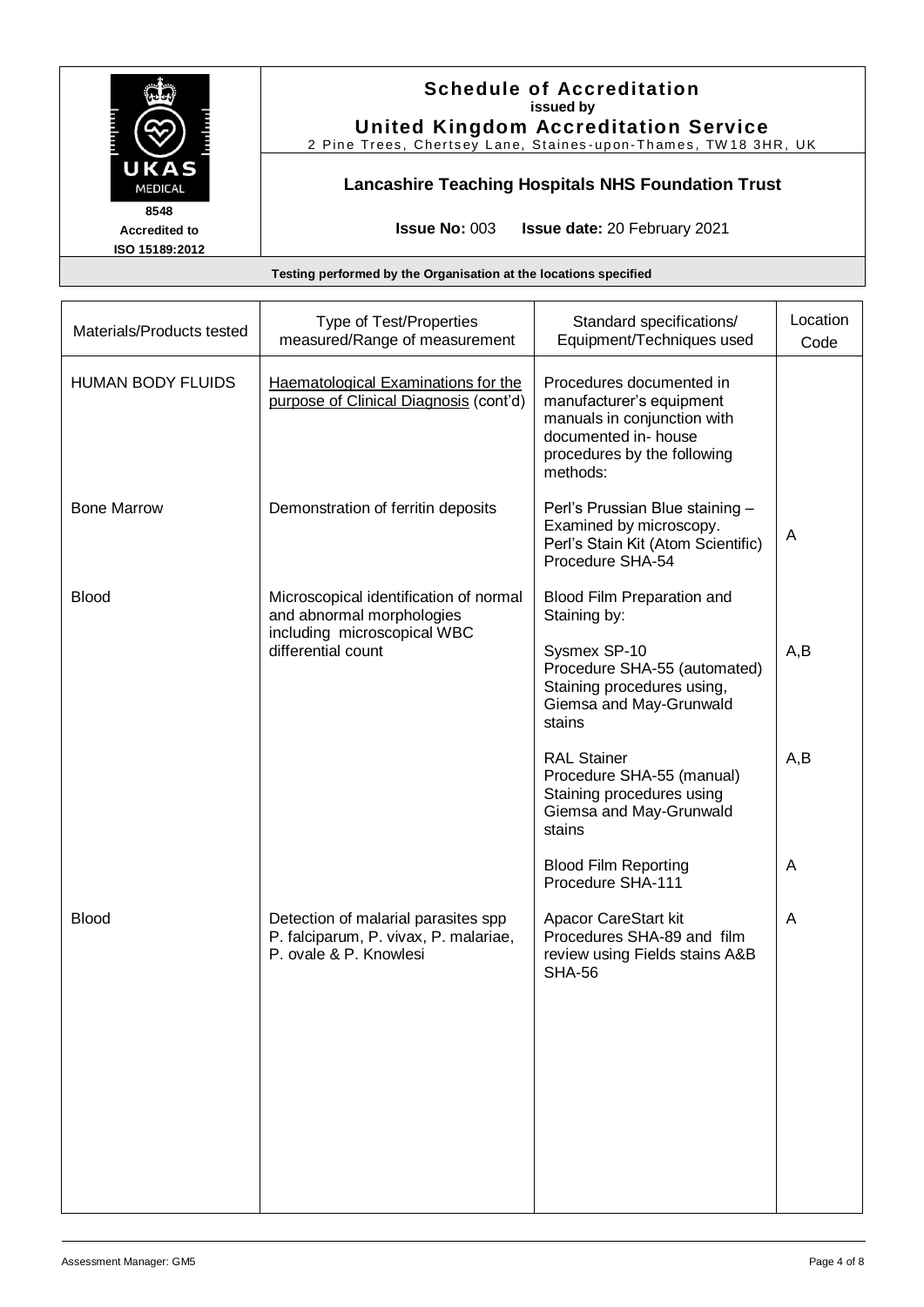

# **Schedule of Accreditation issued by**

**United Kingdom Accreditation Service** 2 Pine Trees, Chertsey Lane, Staines-upon-Thames, TW18 3HR, UK

# **Lancashire Teaching Hospitals NHS Foundation Trust**

**Accredited to ISO 15189:2012** **Issue No:** 003 **Issue date:** 20 February 2021

#### **Testing performed by the Organisation at the locations specified**

| Materials/Products tested | Type of Test/Properties<br>measured/Range of measurement                                                                                                               | Standard specifications/<br>Equipment/Techniques used                                                                                                  | Location<br>Code |
|---------------------------|------------------------------------------------------------------------------------------------------------------------------------------------------------------------|--------------------------------------------------------------------------------------------------------------------------------------------------------|------------------|
| <b>HUMAN BODY FLUIDS</b>  | Haematological Examinations for the<br>purpose of Clinical Diagnosis (cont'd)                                                                                          | Procedures documented in<br>manufacturer's equipment<br>manuals in conjunction with<br>documented in- house<br>procedures by the following<br>methods: |                  |
| <b>Blood</b>              | Infectious Mononucleosis screen<br>(EBV) antibody                                                                                                                      | Clearview IM II immunoassay<br>agglutination kit SHA-32                                                                                                | Α                |
| <b>Blood</b>              | Sickle solubility test for presence of<br>sickle haemoglobin (HbS)                                                                                                     | Detection of decreased<br>solubility of Haemoglobin S with<br><b>TCS Biosciences SHA-61</b>                                                            | A                |
| <b>Blood</b>              | Prothrombin Time (PT)<br><b>Activated Partial Prothrombin Time</b><br>(aPTT)<br>International Normalised Ratio (INR)<br>Fibrinogen<br>Fibrin Degradation Product (FDP) | Sysmex CS5100i coagulation<br>and chromogenic methods<br>Procedure SHA-231                                                                             | A                |
| <b>Blood</b>              | Prothrombin Time (PT)<br><b>Activated Partial Prothrombin Time</b><br>(aPTT)<br>International Normalised Ratio (INR)<br>Fibrinogen<br>Fibrin Degradation Product (FDP) | Sysmex CS2500i coagulation<br>and chromogenic methods<br>Procedure SHA-233                                                                             | B                |
|                           |                                                                                                                                                                        | Sysmex CS5100i using<br>Siemens factor deficient plasma<br>using:                                                                                      |                  |
| <b>Blood</b>              | Intrinsic Assays<br>Factor XIII<br>Factor IX<br>Factor XI<br>Factor XII                                                                                                | Procedure SHA-92                                                                                                                                       | A                |
| <b>Blood</b>              | <b>Extrinsic Assays</b><br>Factor II<br>Factor V<br>Factor VII<br>Factor X                                                                                             | Procedure SHA-86                                                                                                                                       | A                |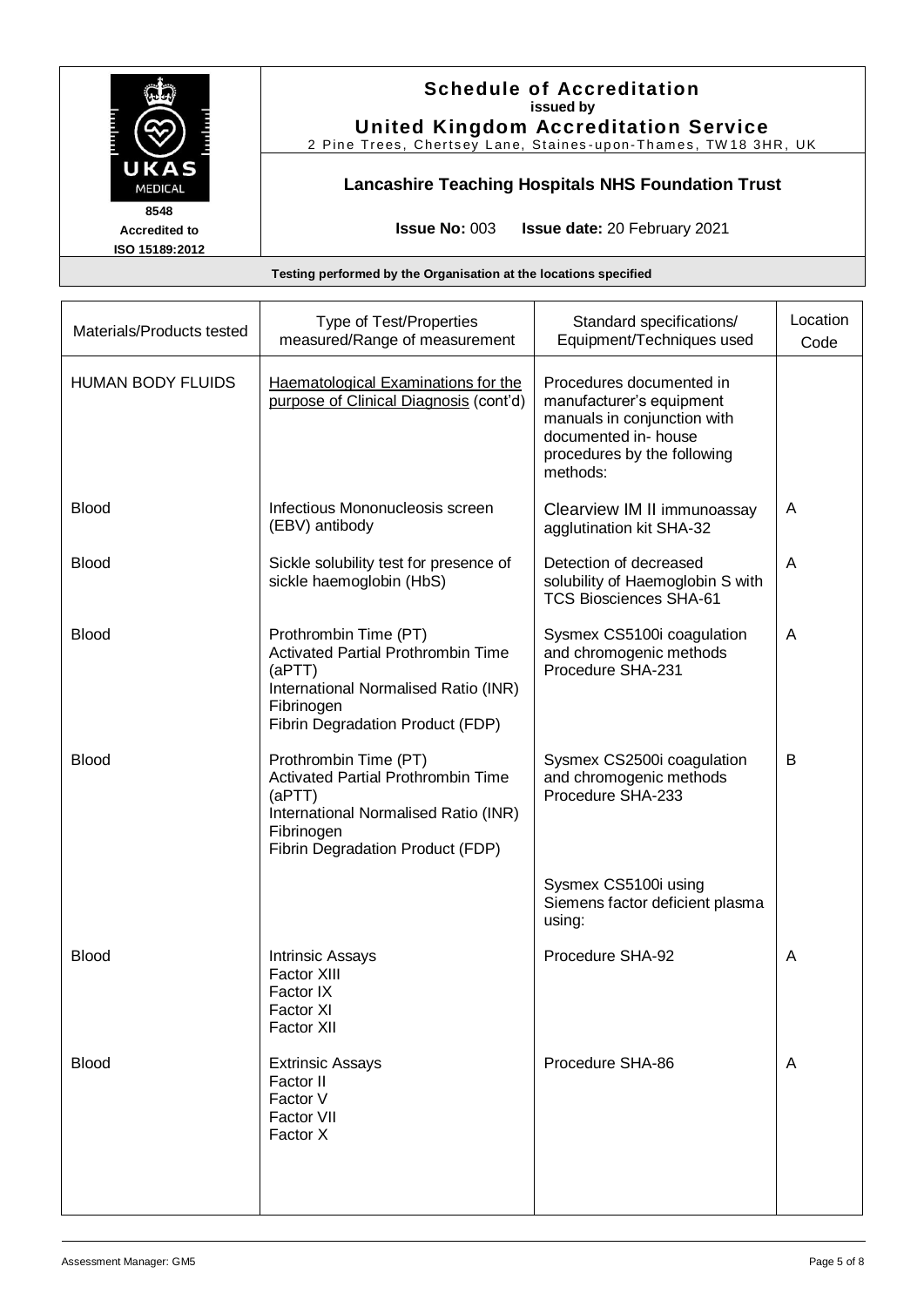|                                                | <b>Schedule of Accreditation</b><br>issued by<br><b>United Kingdom Accreditation Service</b><br>2 Pine Trees, Chertsey Lane, Staines-upon-Thames, TW18 3HR, UK |
|------------------------------------------------|----------------------------------------------------------------------------------------------------------------------------------------------------------------|
| UKAS<br><b>MEDICAL</b>                         | <b>Lancashire Teaching Hospitals NHS Foundation Trust</b>                                                                                                      |
| 8548<br><b>Accredited to</b><br>ISO 15189:2012 | <b>Issue No: <math>003</math></b><br><b>Issue date: 20 February 2021</b>                                                                                       |
|                                                | Testing performed by the Organisation at the locations specified                                                                                               |

| Materials/Products tested | Type of Test/Properties<br>measured/Range of measurement                                                                            | Standard specifications/<br>Equipment/Techniques used                                                                                                                                                                                        | Location<br>Code |
|---------------------------|-------------------------------------------------------------------------------------------------------------------------------------|----------------------------------------------------------------------------------------------------------------------------------------------------------------------------------------------------------------------------------------------|------------------|
| <b>HUMAN BODY FLUIDS</b>  | Haematological Examinations for the<br>purpose of Clinical Diagnosis (cont'd)                                                       | Procedures documented in<br>manufacturer's equipment<br>manuals in conjunction with<br>documented in- house<br>procedures by the following<br>methods:                                                                                       |                  |
|                           |                                                                                                                                     | Sysmex CS5100i coagulation,<br>chromogenic, immunoassay<br>and aggregation assays using:                                                                                                                                                     |                  |
| <b>Blood</b>              | Lupus Anticoagulant Assay<br>Protein C<br>Protein S<br>Anti Thrombin                                                                | Procedure SHA-33<br>Procedure SHA-6<br>Procedure SHA-216<br>Procedure SHA-5                                                                                                                                                                  | A                |
| <b>Blood</b>              | Von Willibrand Factor Antigen<br>Von Willebrand Activity Assay<br>Anti 10a assay<br><b>Thrombin Time</b><br>Clauss Fibrinogen Assay | Procedure SHA-8<br>Procedure SHA-220<br>Procedure SHA-4<br>Procedure SHA-91<br>Procedure SHA-3                                                                                                                                               | Α                |
| <b>Blood</b>              | Prothrombin Time (PT)<br><b>Activated Partial Prothrombin Time</b><br>(aPTT)<br><b>International Normalised Ratio</b><br>(INR)      | Thrombostat SHA-234<br>Mechanical clot detection                                                                                                                                                                                             | A&B              |
|                           |                                                                                                                                     | Documented -in-house methods<br>to meet the requirements of the<br>SCT screening programme as<br>defined in the July 2018 'Sickle<br>Cell and Thalassaemia<br>Screening Programme:<br>laboratory quality assurance<br>evidence requirements' | Α                |
| <b>Blood</b>              | <b>Examination of Abnormal</b><br>Haemoglobin                                                                                       | Menarini HA8160 (HPLC)<br>Procedure SHA-84                                                                                                                                                                                                   | A                |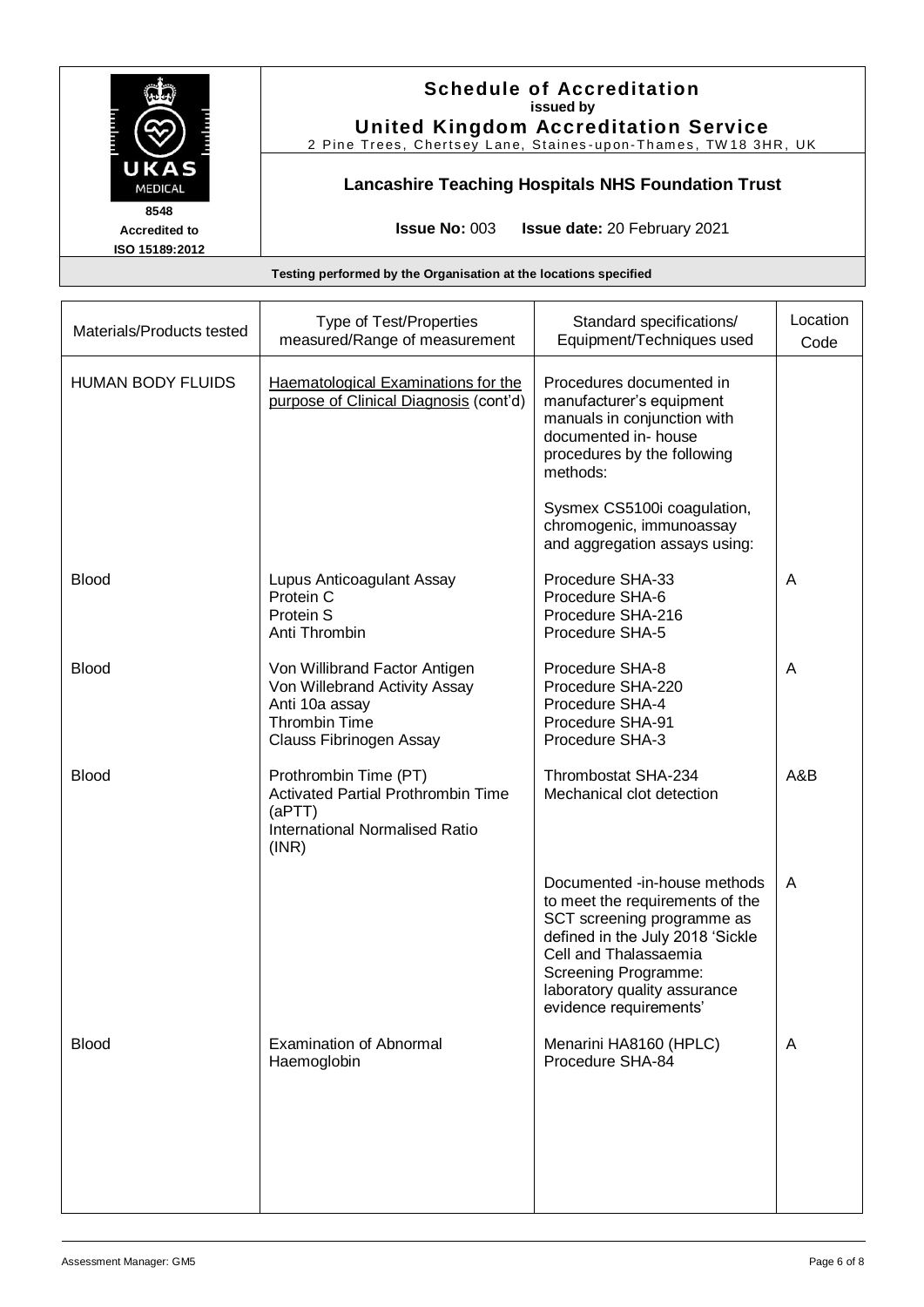| UKAS<br><b>MEDICAL</b>                         | <b>Schedule of Accreditation</b><br>issued by<br><b>United Kingdom Accreditation Service</b><br>2 Pine Trees, Chertsey Lane, Staines-upon-Thames, TW18 3HR, UK<br><b>Lancashire Teaching Hospitals NHS Foundation Trust</b> |  |
|------------------------------------------------|-----------------------------------------------------------------------------------------------------------------------------------------------------------------------------------------------------------------------------|--|
| 8548<br><b>Accredited to</b><br>ISO 15189:2012 | <b>Issue No: <math>003</math></b><br><b>Issue date: 20 February 2021</b>                                                                                                                                                    |  |
|                                                | Testing performed by the Organisation at the locations specified                                                                                                                                                            |  |

| Materials/Products tested | Type of Test/Properties<br>measured/Range of measurement                                                                                                                                                                                                                                                                        | Standard specifications/<br>Equipment/Techniques used                                                                                                  | Location<br>Code |
|---------------------------|---------------------------------------------------------------------------------------------------------------------------------------------------------------------------------------------------------------------------------------------------------------------------------------------------------------------------------|--------------------------------------------------------------------------------------------------------------------------------------------------------|------------------|
| <b>HUMAN BODY FLUIDS</b>  | <b>Blood Transfusion Examinations to</b><br>assist in Clinical Investigations                                                                                                                                                                                                                                                   | Procedures documented in<br>manufacturer's equipment<br>manuals in conjunction with<br>documented in- house<br>procedures by the following<br>methods: |                  |
| <b>Blood</b>              | Blood Group and Antibody Screen                                                                                                                                                                                                                                                                                                 | Diamed IH1000 using column<br>agglutination<br>Procedure STR-75 (Automated)                                                                            | A & B            |
| <b>Blood</b>              | <b>Blood Group</b>                                                                                                                                                                                                                                                                                                              | Immucor using tube<br>agglutination<br>Procedure STR-54 (Manual)                                                                                       | A & B            |
| <b>Blood</b>              | Identification of antibodies:<br>D /C /E /c /e /C <sup>w</sup> /K /k /Kp <sup>a</sup> /Kp <sup>b</sup> /Js <sup>a</sup><br>$/Js^b/$<br>Fy <sup>a</sup> /Fy <sup>b</sup> /Jk <sup>a</sup> /Jk <sup>b</sup> /Le <sup>a</sup> /Le <sup>b</sup> /P <sub>1</sub> /M /N<br>/S/s/<br>Lu <sup>a</sup> /Lu <sup>b</sup> /Xg <sup>a</sup> | Diamed IAT and Enzyme panels<br>and IH1000 using column<br>agglutination Procedure STR-36<br>(Automated)<br>Or second panel, Immucor<br>Panocell       | A                |
| <b>Blood</b>              | Antigen phenotyping<br>(D /C /E /c /e /K)                                                                                                                                                                                                                                                                                       | Procedure STR-72 (Manual)<br>Diamed IH1000 using column<br>agglutination Procedure STR-43<br>(Automated)                                               | A                |
| <b>Blood</b>              | Antigen Phenotyping<br>$(C^w/Fy^a/Fy^b /Jk^a /Jk^b /M /N /S /s)$                                                                                                                                                                                                                                                                | Quotient using tube<br>agglutination Procedure STR-44<br>Manual antisera card or tube<br>method                                                        | A                |
| <b>Blood</b>              | Crossmatching of patient sample<br>with donor units                                                                                                                                                                                                                                                                             | Procedure STR-31 Diamed<br>using column agglutination<br>Manual Method using Diamed<br>ID incubator and centrifuge                                     | A & B            |
| <b>Blood</b>              | Ante Natal and Post Natal Screening<br>for Blood Group and Antibody<br>Screen                                                                                                                                                                                                                                                   | Diamed IH1000 using column<br>agglutinationProcedure STR-61                                                                                            | A                |